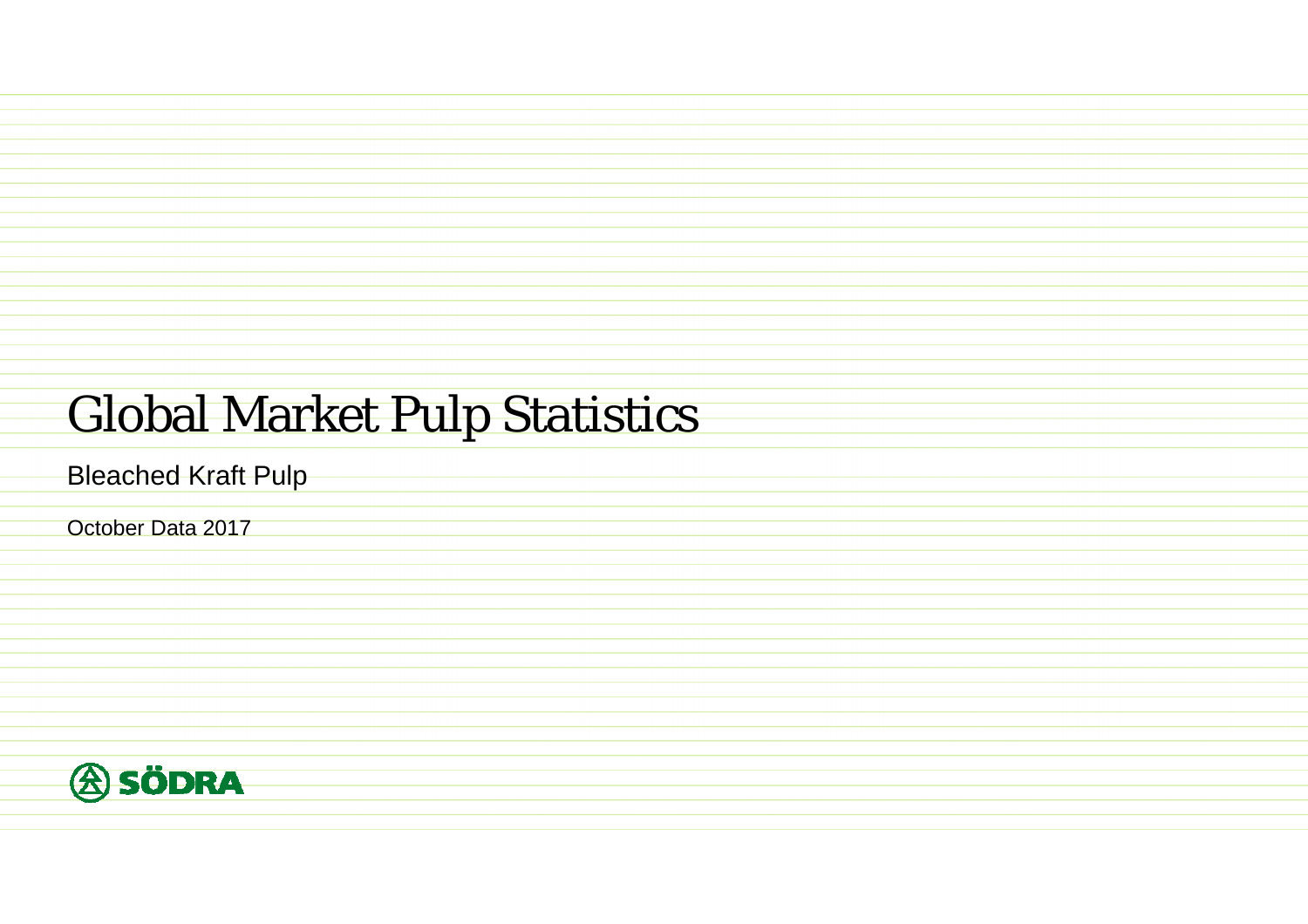## Global Statistics for Bleached Kraft Market Pulp

*The statistics in this file is based on EPIS (European Pulp Industry Sector) data, distributed monthly. The data covers*  bleached paper grade sulphate market pulp, including fluff kraft pulp. The EPIS statistics is divided into softwood and *hardwood pulp. To separately analyse the global softwood and hardwood segments, will hopefully give a more correct picture of the market.*

#### **Bleached Softwood Kraft Market Pulp**

The statistics includes 92% of the global supply.

Included are: Canada, USA, Sweden, Finland, Norway, Austria, Germany, Argentina,

Chile, Japan and New Zealand. From 2017 is France included.

#### **Bleached Hardwood Kraft Market Pulp**

The statistics includes 73% of the global supply.

Included are: Canada, USA, Sweden, Finland, Norway, France, Spain, Brazil, Chile,

South Africa, Japan, Korea and New Zealand. From 2017 is Portugal included

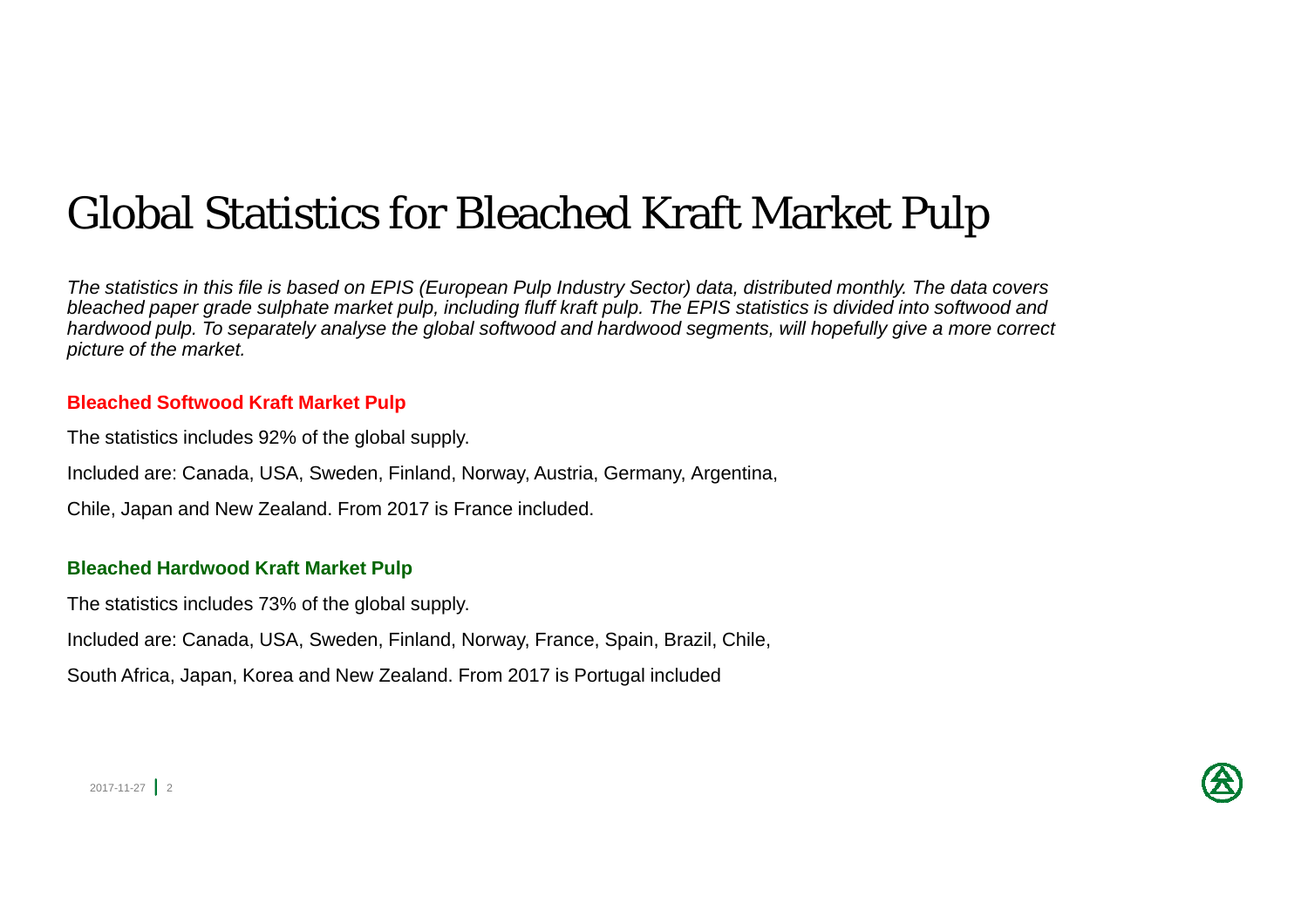### Global Statistics for Bleached Kraft Market Pulp Summary table October 2017

#### **Bleached Softwood Kraft Market Pulp**

Delivered volume October 2017: 2 009 000 t, +1.4% from October 2016 " " Jan-Oct 2017: 19 959 000 t, +3.3% from Jan-Oct 2016 Shipment-to-capacity ratio October 2017: 91%, Jan-Oct 2017: 93%

#### **Bleached Hardwood Kraft Market Pulp**

Delivered volume October 2017: 1 944 000 t, -0.8% from October 2016 Jan-Oct 2017: 21 120 000 t, +4.5% from Jan-Oct 2016 Shipment-to-capacity ratio October 2017: 8x%, Jan-Oct 2017: 90%

#### **Producers' stocks of market pulp**

In October, the global producers' stocks of bleached kraft market pulp remained unchaged at 36 days of supply. Stocks of softwood kraft pulp remained unchanged at 29 days and hardwood kraft as well remained unchanged at 43 days of supply.

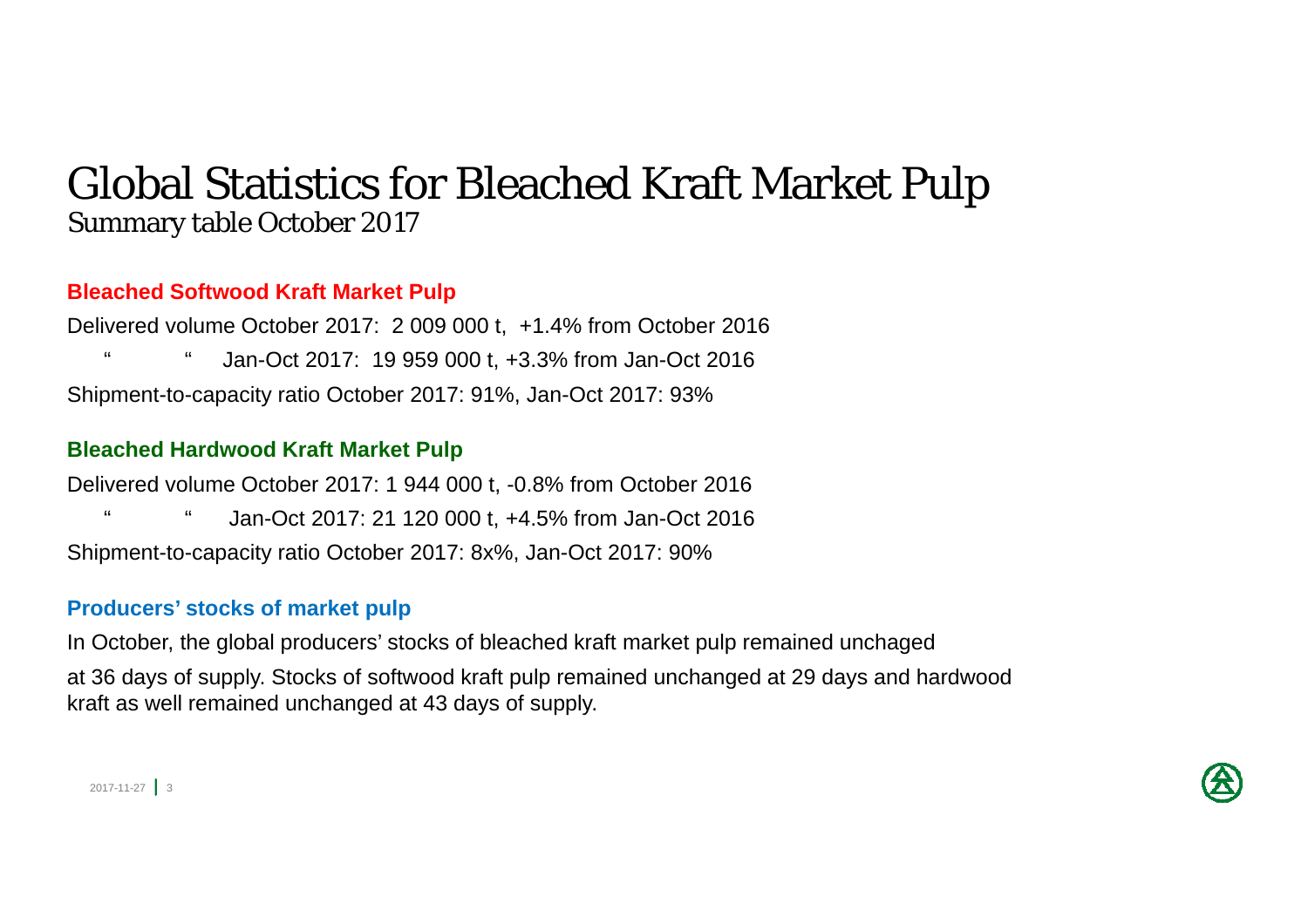### Global Shipments Divided by Main Market Bleached Kraft Market Pulp, January - October 2017

### *Shipments in 1 000 tonnes*

| <b>Market Region</b>    | BI SW Kraft Change* |          | <b>BI HW Kraft</b> | Change*  |
|-------------------------|---------------------|----------|--------------------|----------|
| <b>Total EU nations</b> | 5 603               | $+0.4%$  | 7 3 4 9            | $-0.3%$  |
| <b>Other Europe</b>     | 524                 | $+0.3%$  | 547                | $-19.0%$ |
| <b>North America</b>    | 3 7 8 4             | $+6.1%$  | 2 6 0 5            | $+0.0%$  |
| <b>Latin America</b>    | 927                 | $-3.2%$  | 1754               | $+1.7%$  |
| Japan                   | 848                 | $+4.7%$  | 724                | $+12.1%$ |
| <b>Other Asia</b>       | 7 7 9 4             | $+4.3%$  | 7627               | $+10.9%$ |
| Africa                  | 310                 | $+15.7%$ | 208                | $-7.4%$  |
| Oceania                 | 162                 | $+10.1%$ | 84                 | $-3.5%$  |
| <b>Total</b>            | 19 959              | $+3.3%$  | 21 1 20            | $+4.5%$  |

\*) Change from the same period last year **Data include BSKP** from France and BHKP from Portugal

Source: EPIS

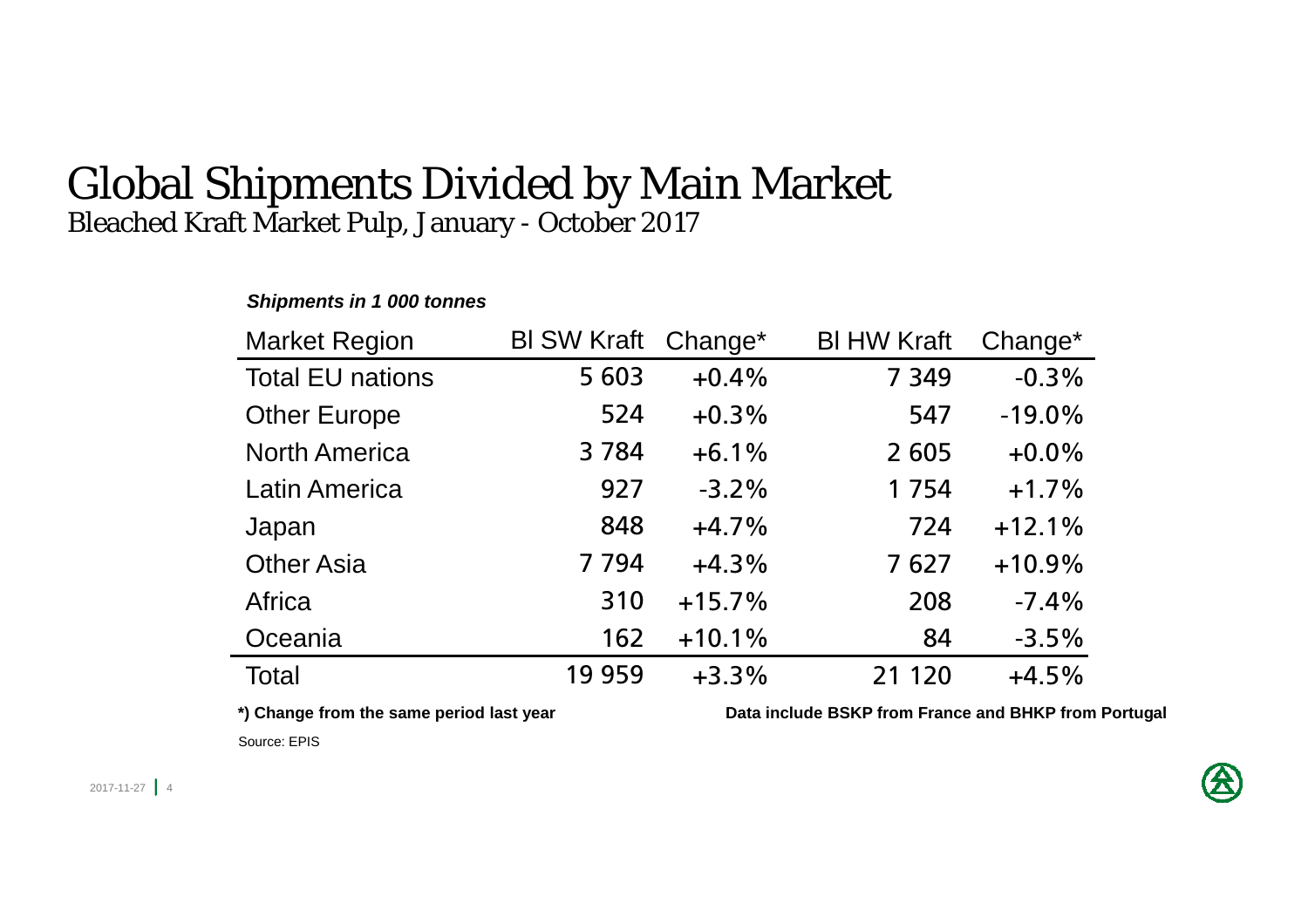### Shipment-to-Capacity Ratio Bleached Softwood Kraft Pulp



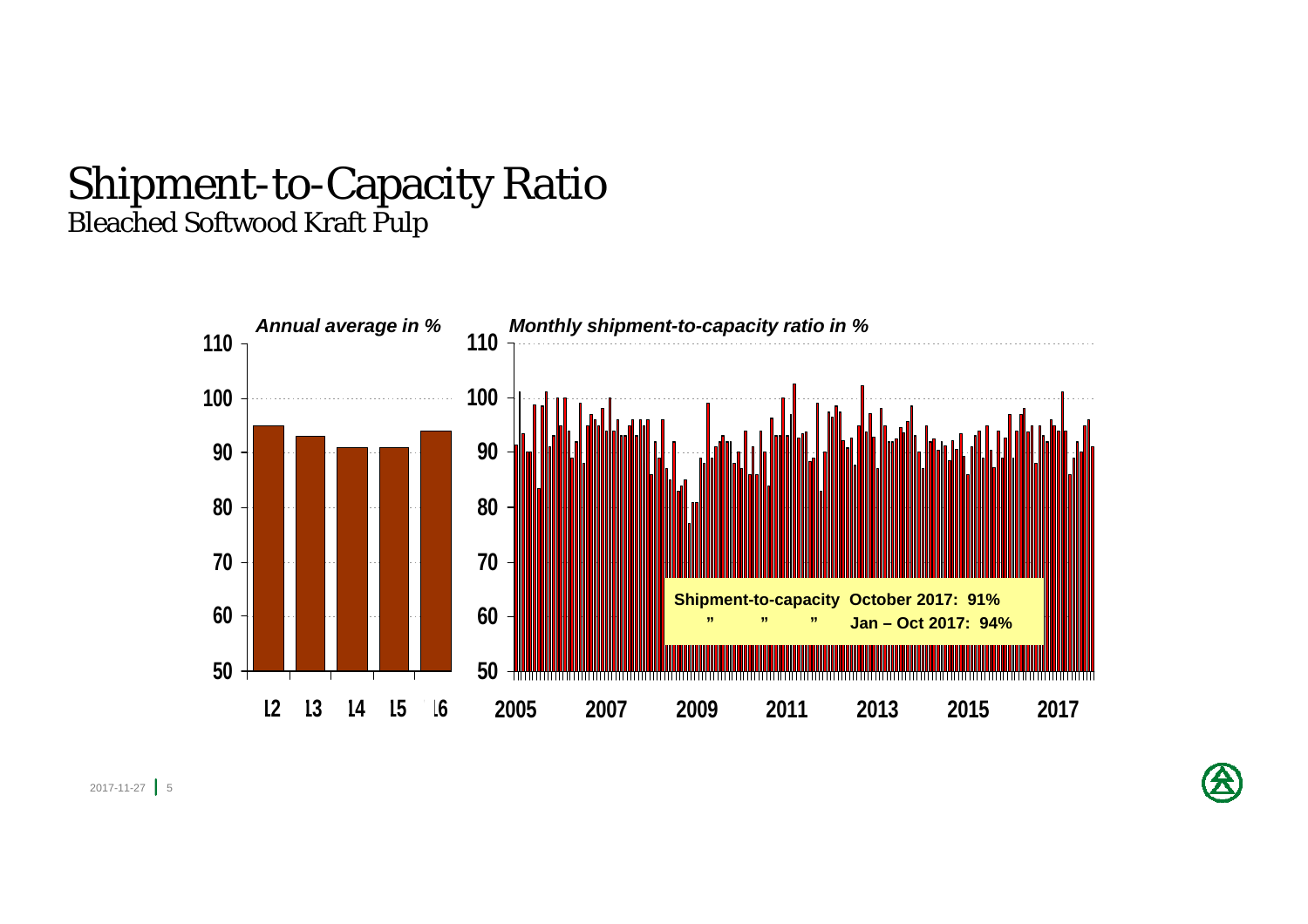### Shipment-to-Capacity Ratio Bleached Hardwood Kraft Pulp



Source: EPIS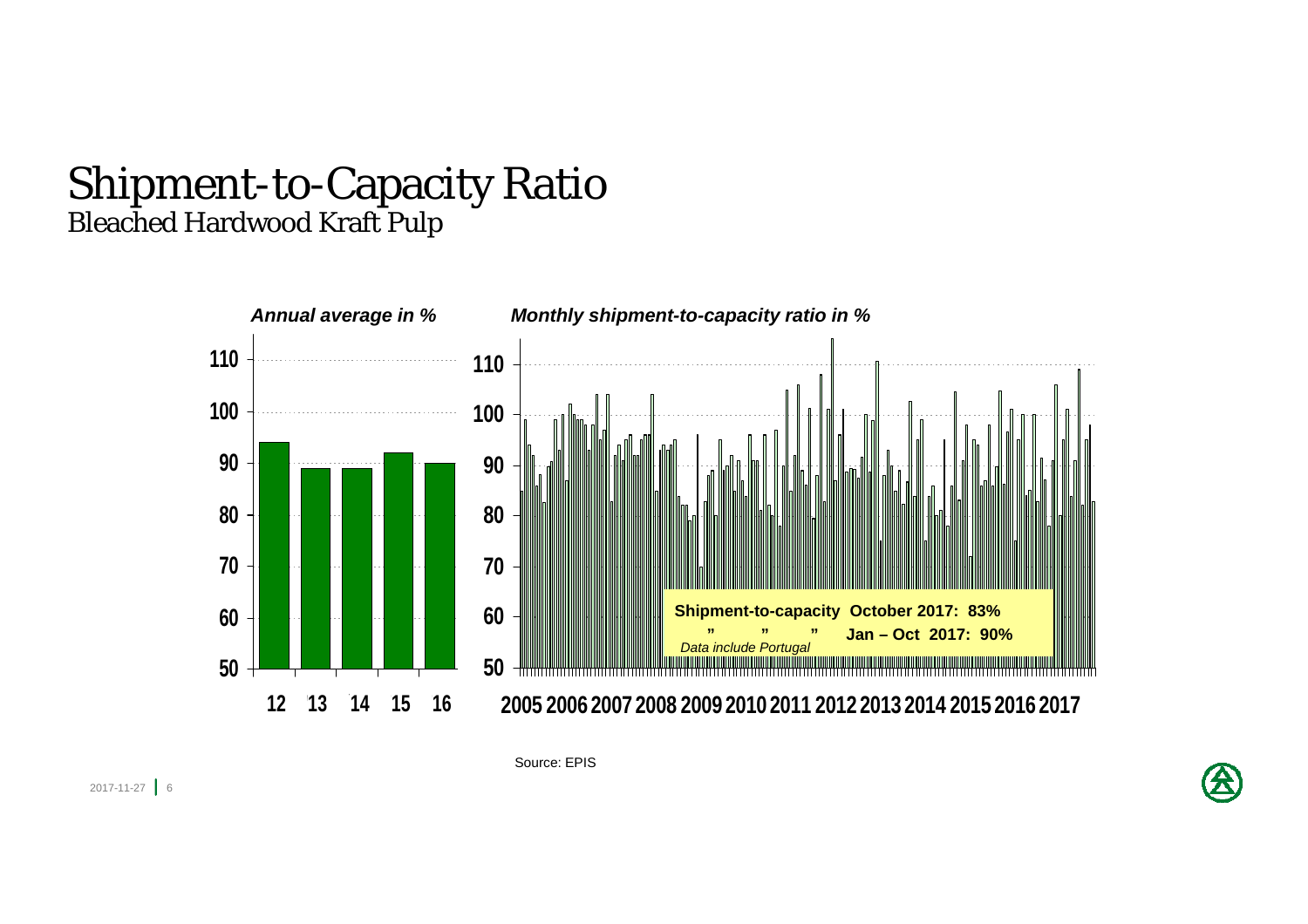### Producers' Inventories in Days of Supply Bleached chemical paper grade market Pulp



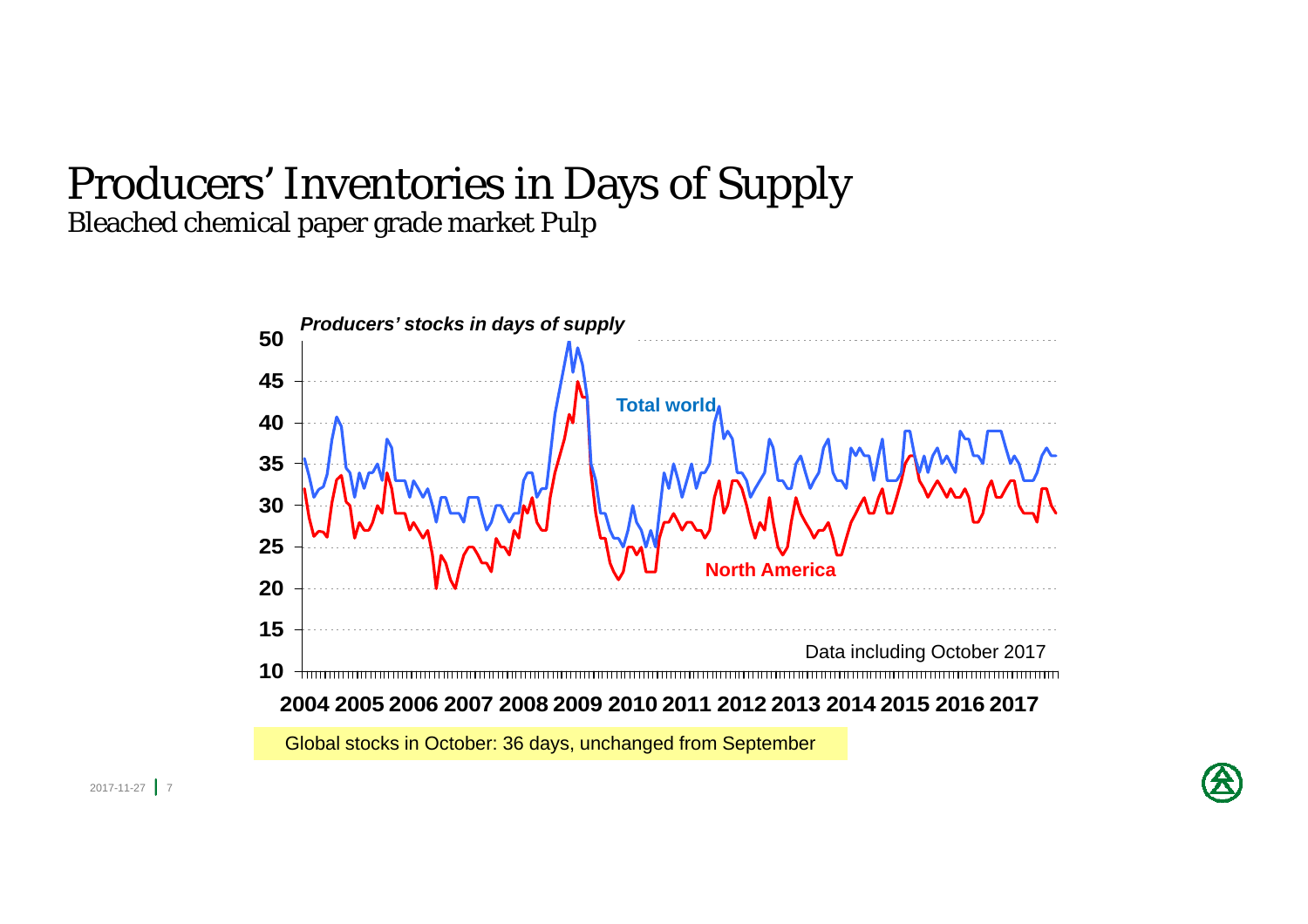# Shipment-to-Capacity Ratio

Bleached Softwood and Hardwood Kraft Pulp

12 months average



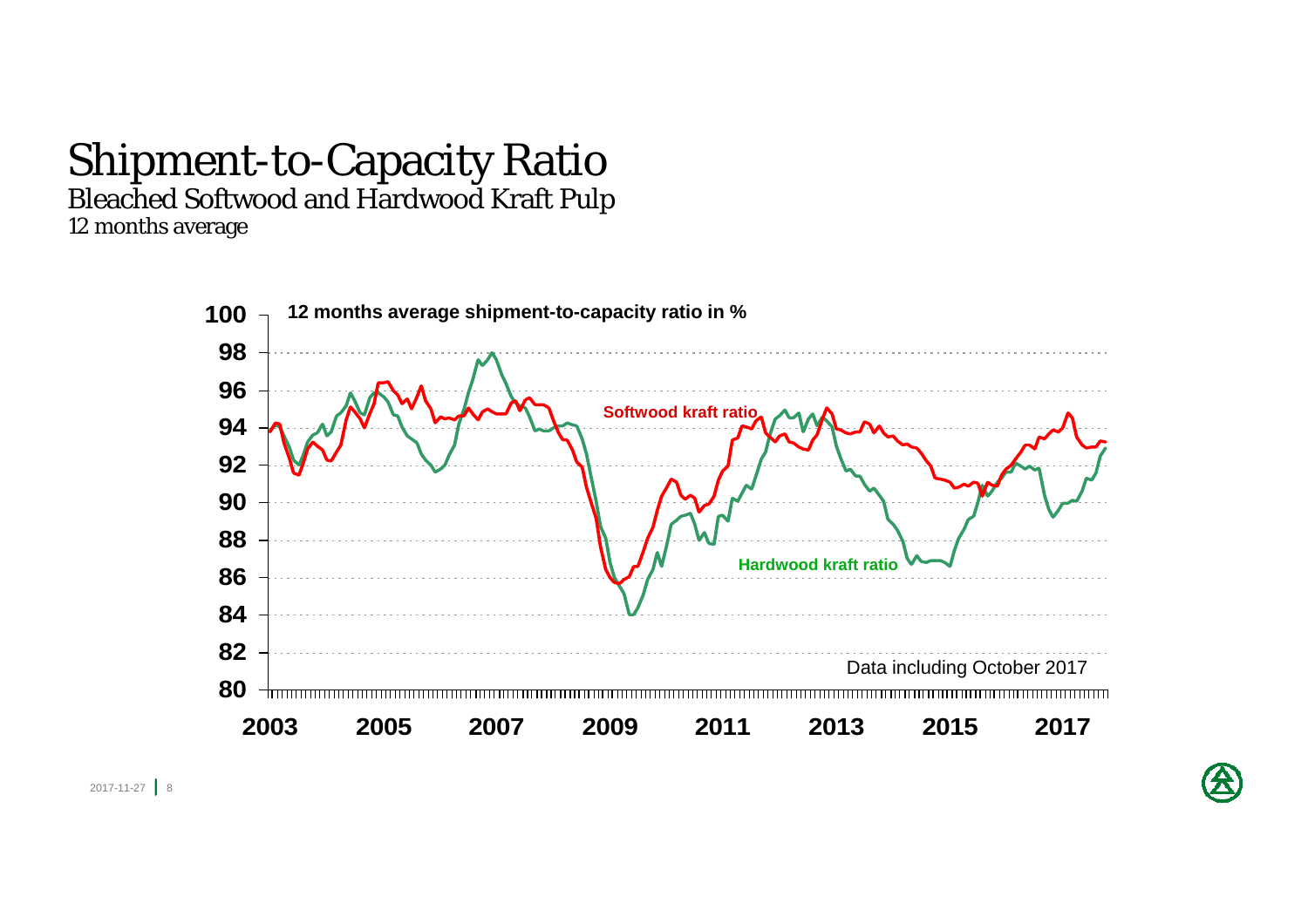# Producers' Inventories in Days of Supply

Bleached softwood and hardwood kraft market pulp



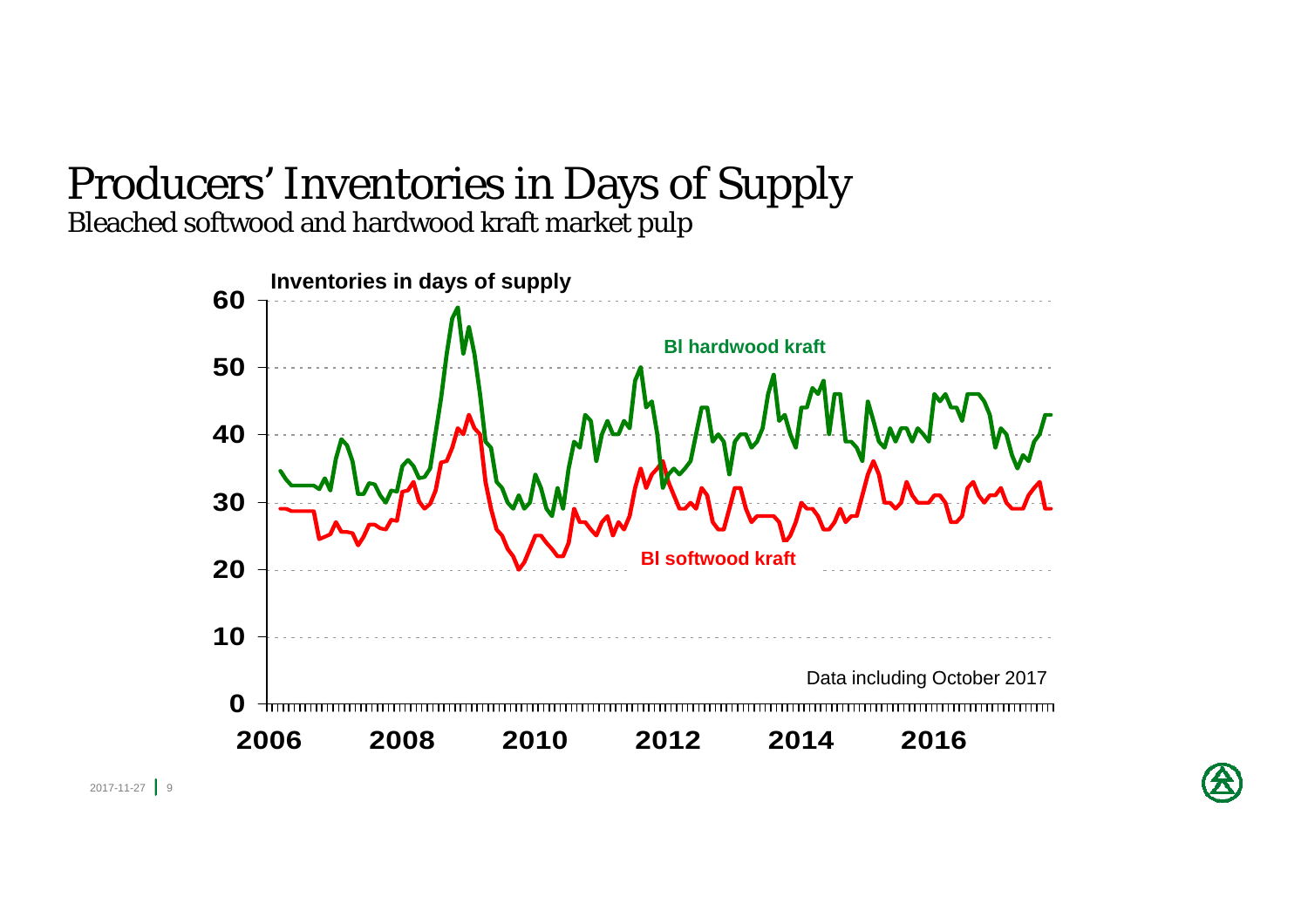# Producers' Inventories in Days of Supply

Bleached softwood and hardwood kraft market pulp





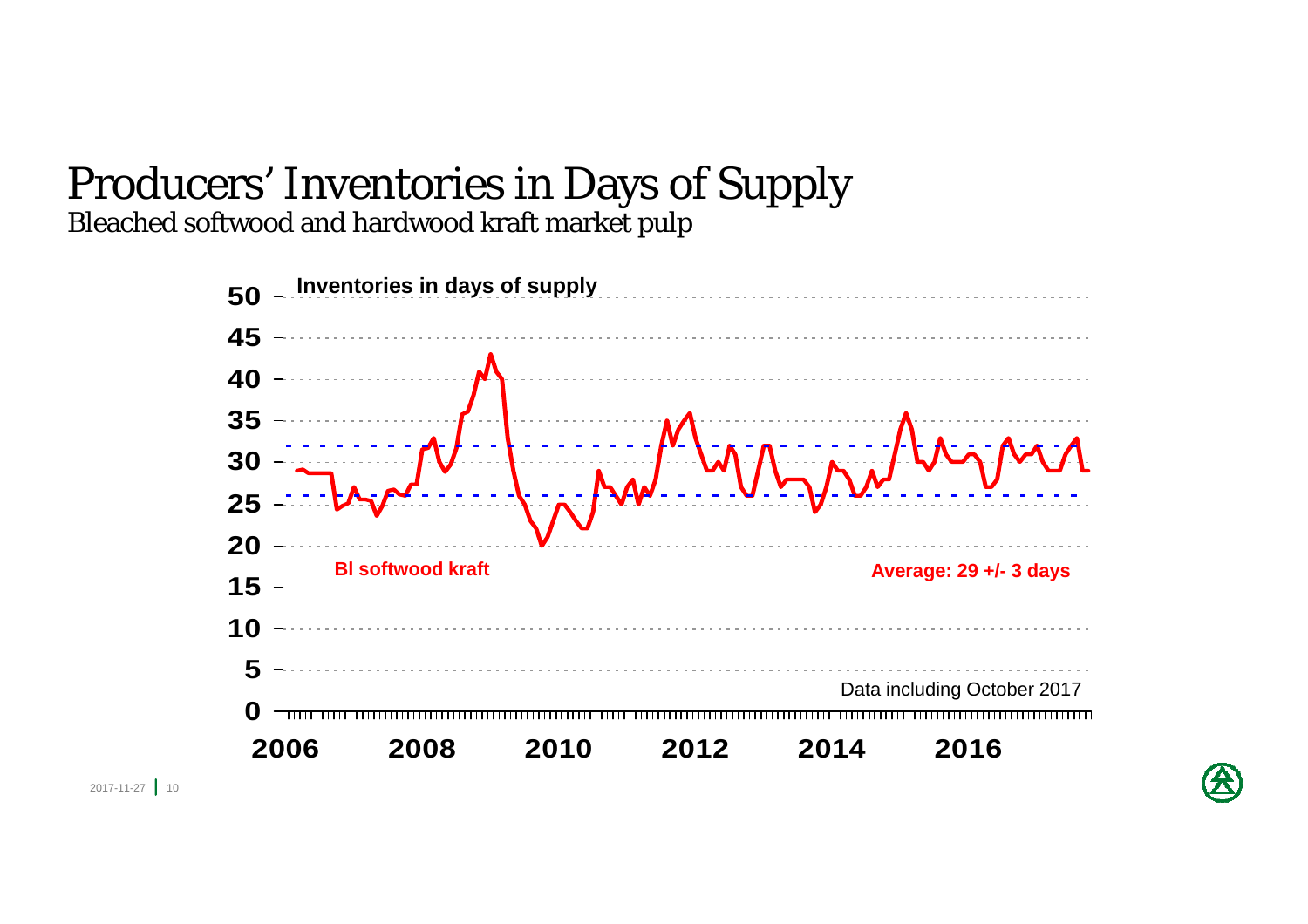### Producers' Inventories in Days of Supply Bleached softwood and hardwood kraft market pulp



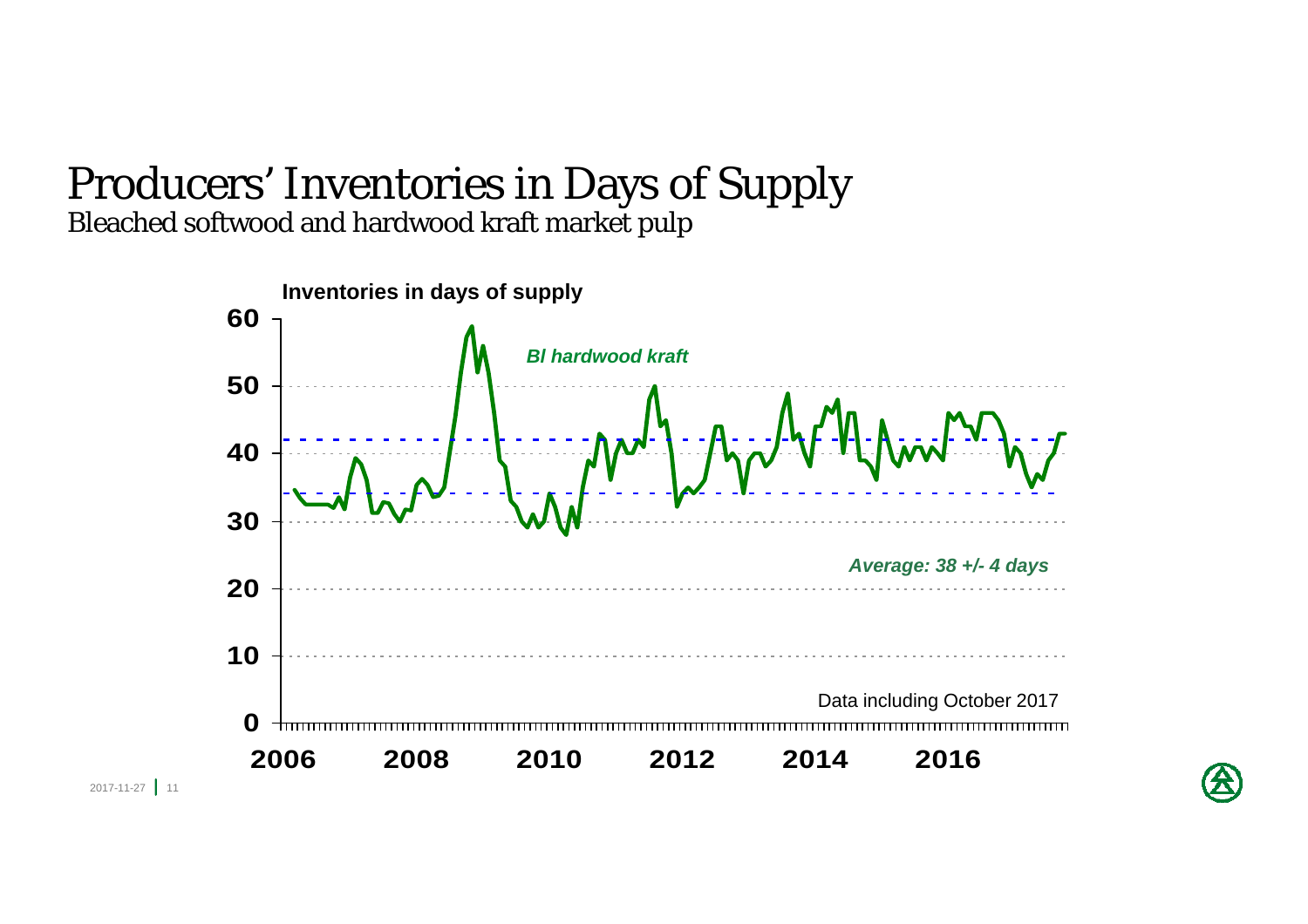### Shipment-to-stock ratio Bleached Softwood and Hardwood Kraft Pulp

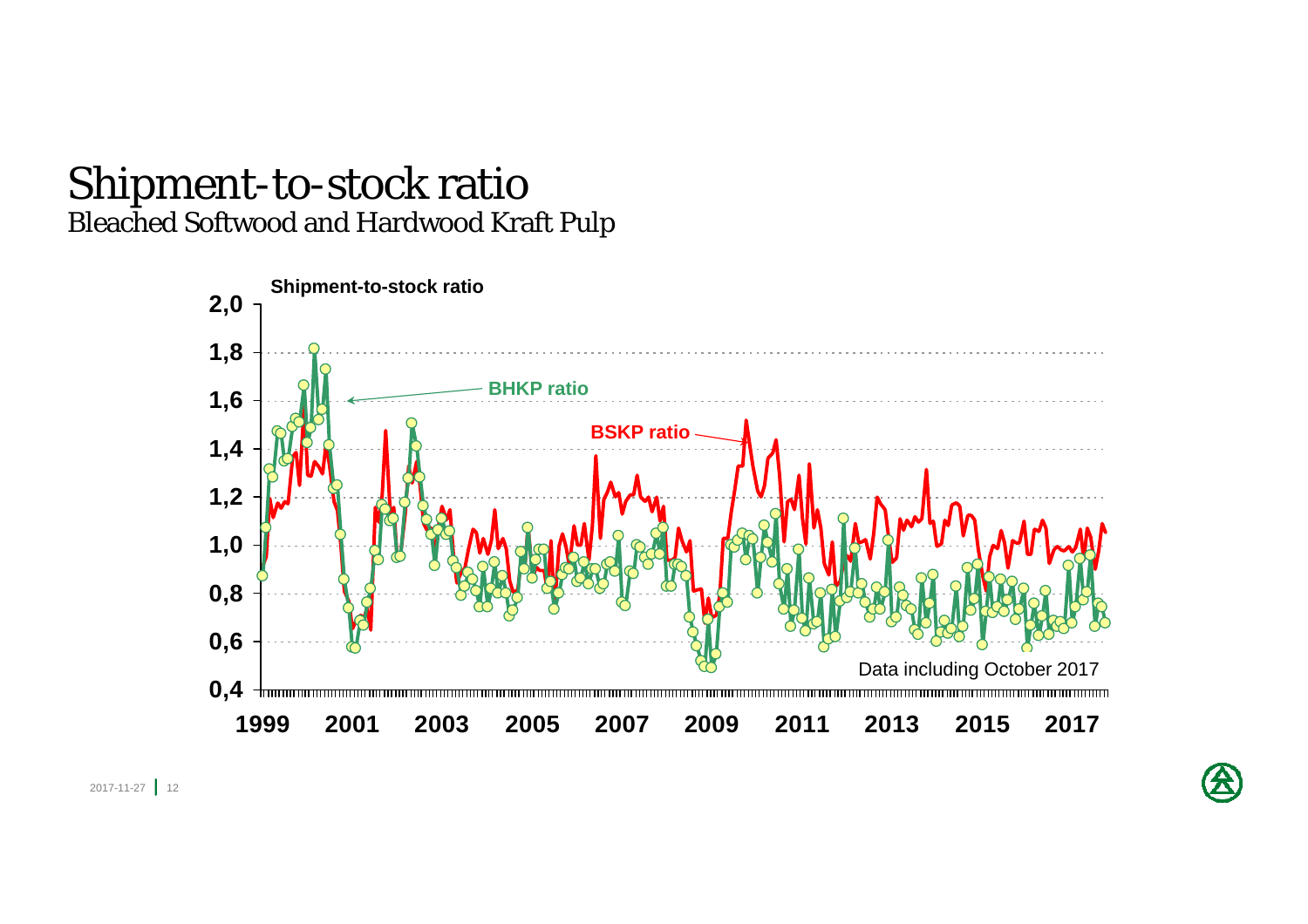## Producers' Inventories of Market Pulp Bleached Softwood Kraft Pulp

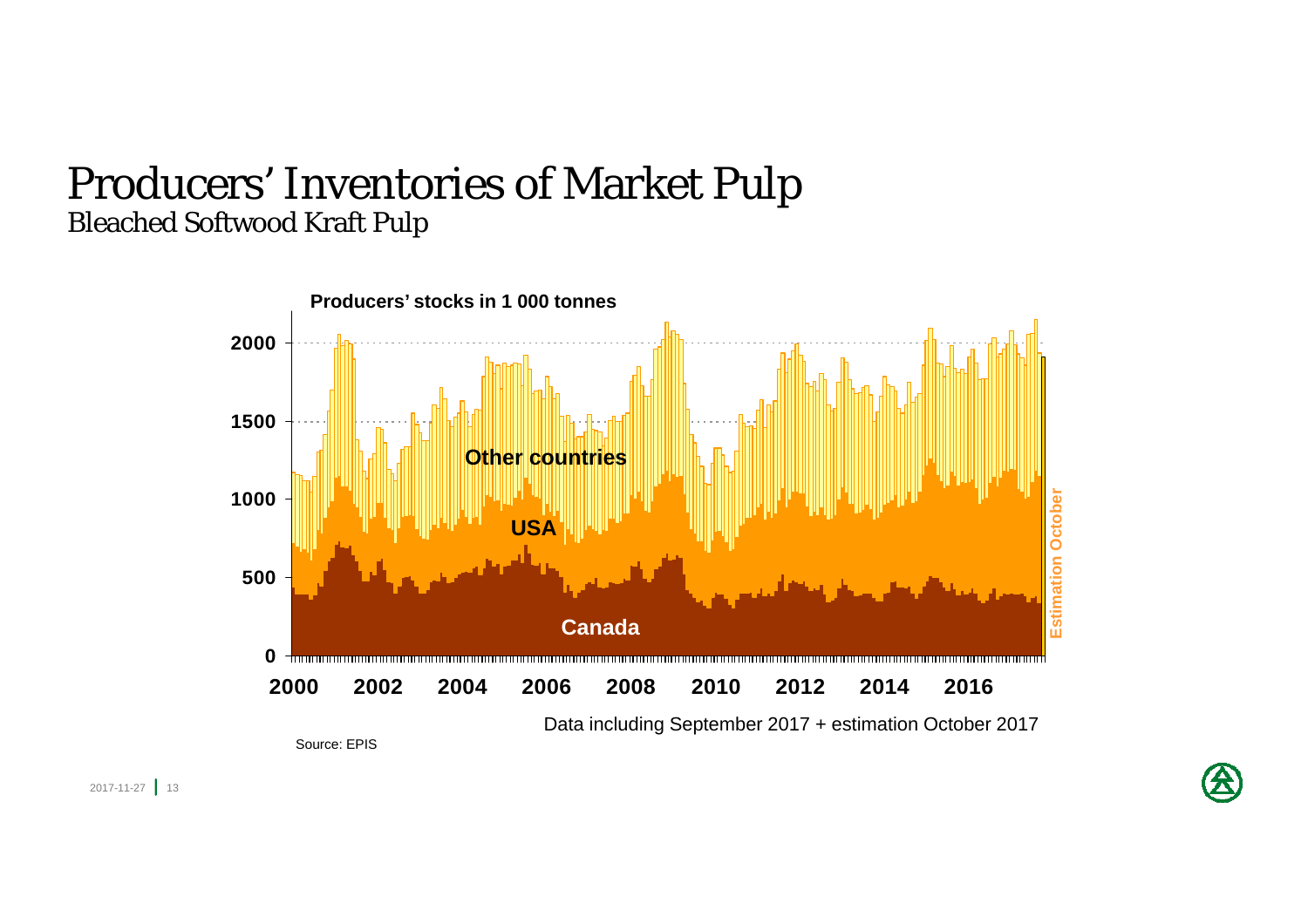## Seasonal changes in the Softwood Kraft Stocks

Monthly changes, based on moving average, last five years Calculation includes September 2017 data



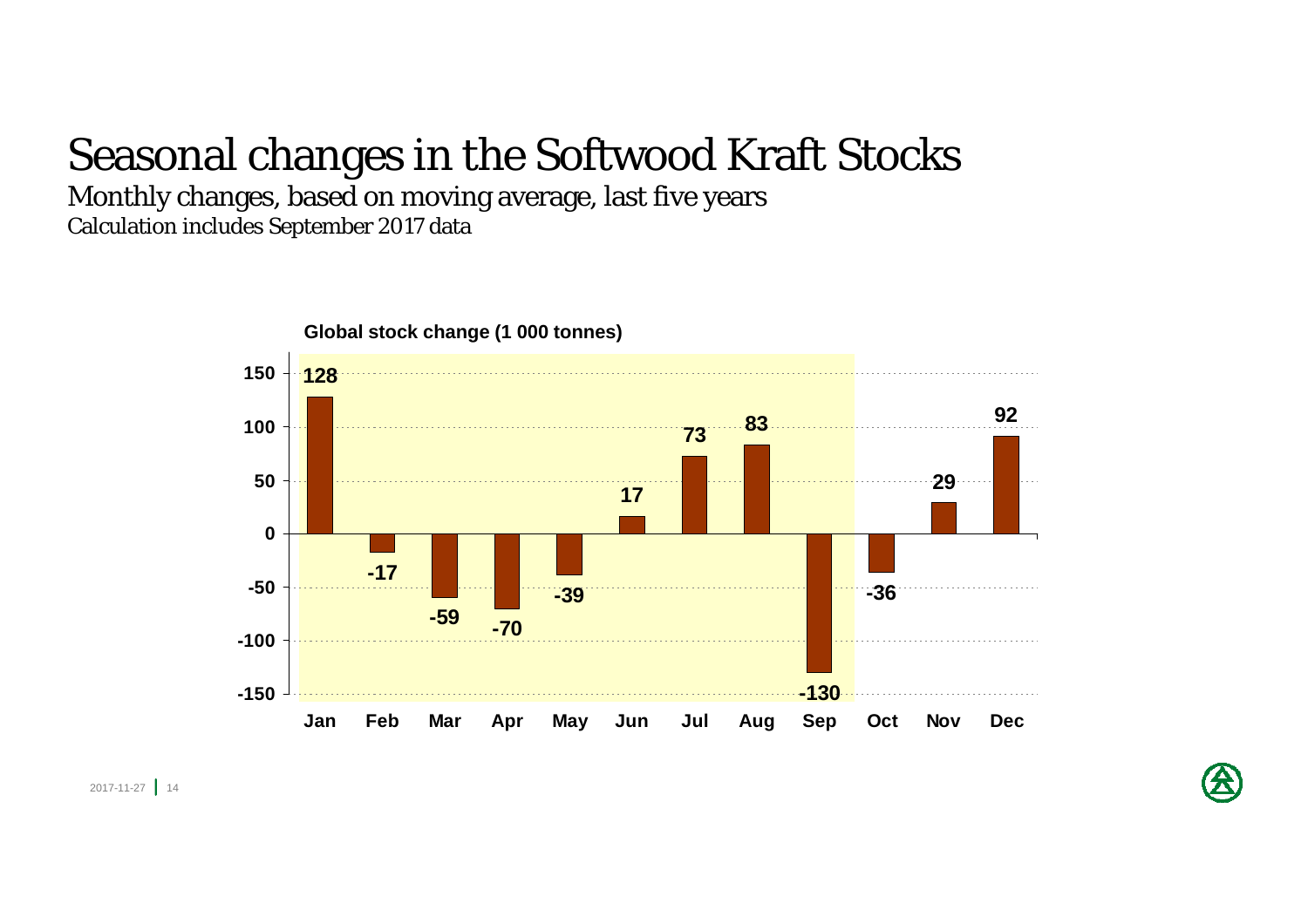### Producers' Inventories of Market Pulp Bleached Hardwood Kraft Pulp



Data including September 2017 + estimation October 2017

Source: EPIS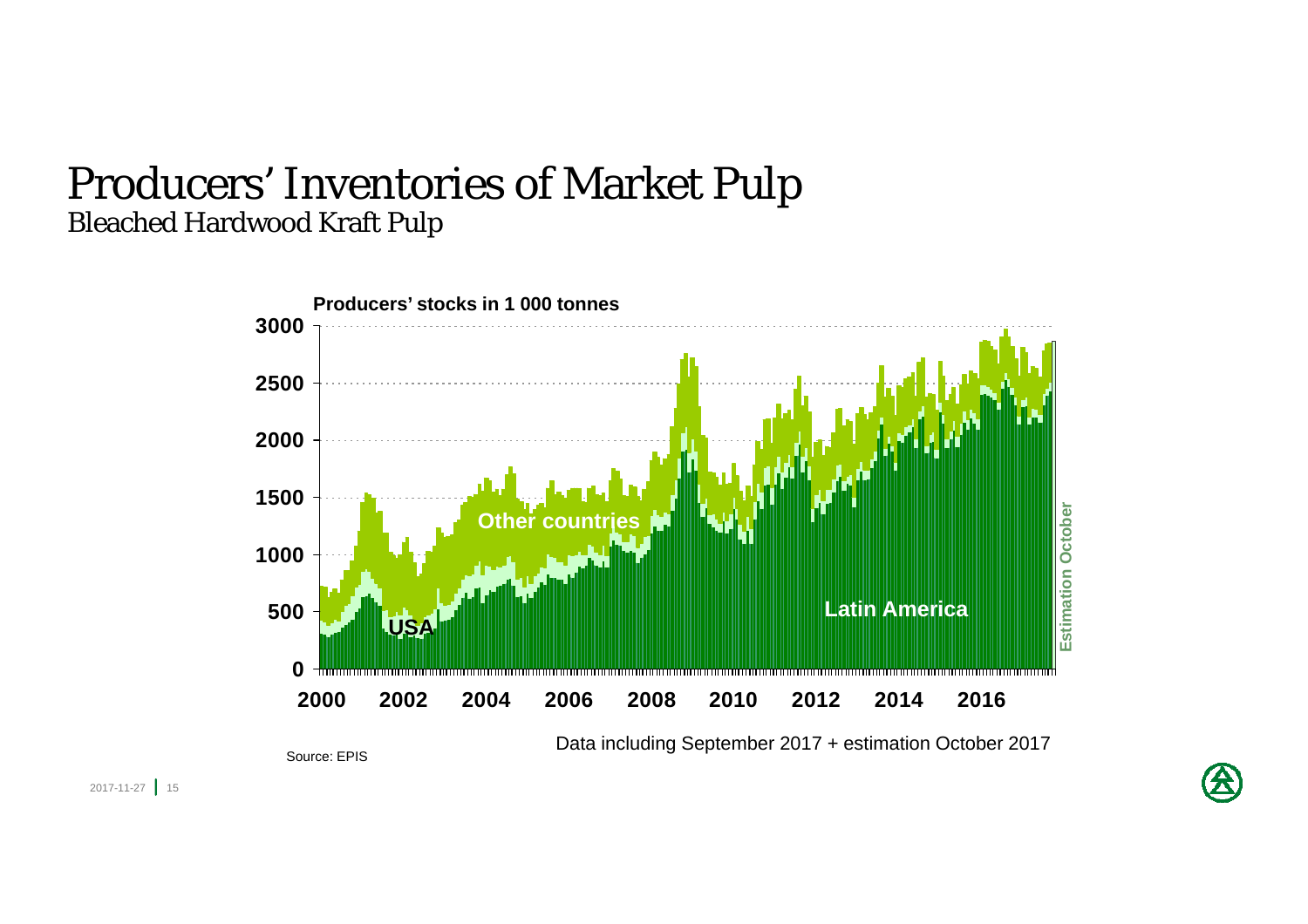## Seasonal changes in the Hardwood Kraft Stocks

Monthly changes, based on moving average, last five years Calculation includes September 2017 data



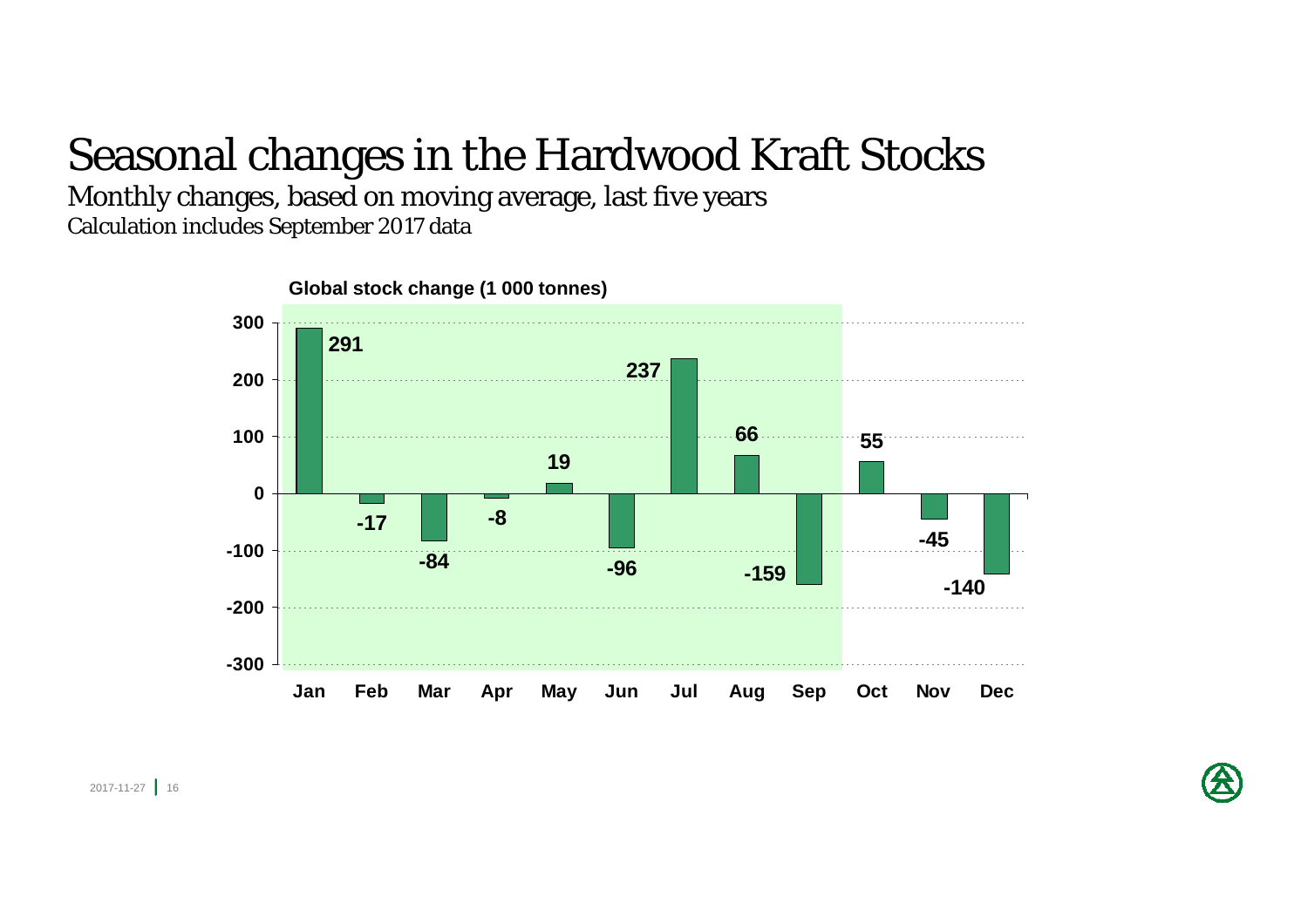### NBSK Price vs Producers' Inventories Bleached Softwood Kraft Pulp



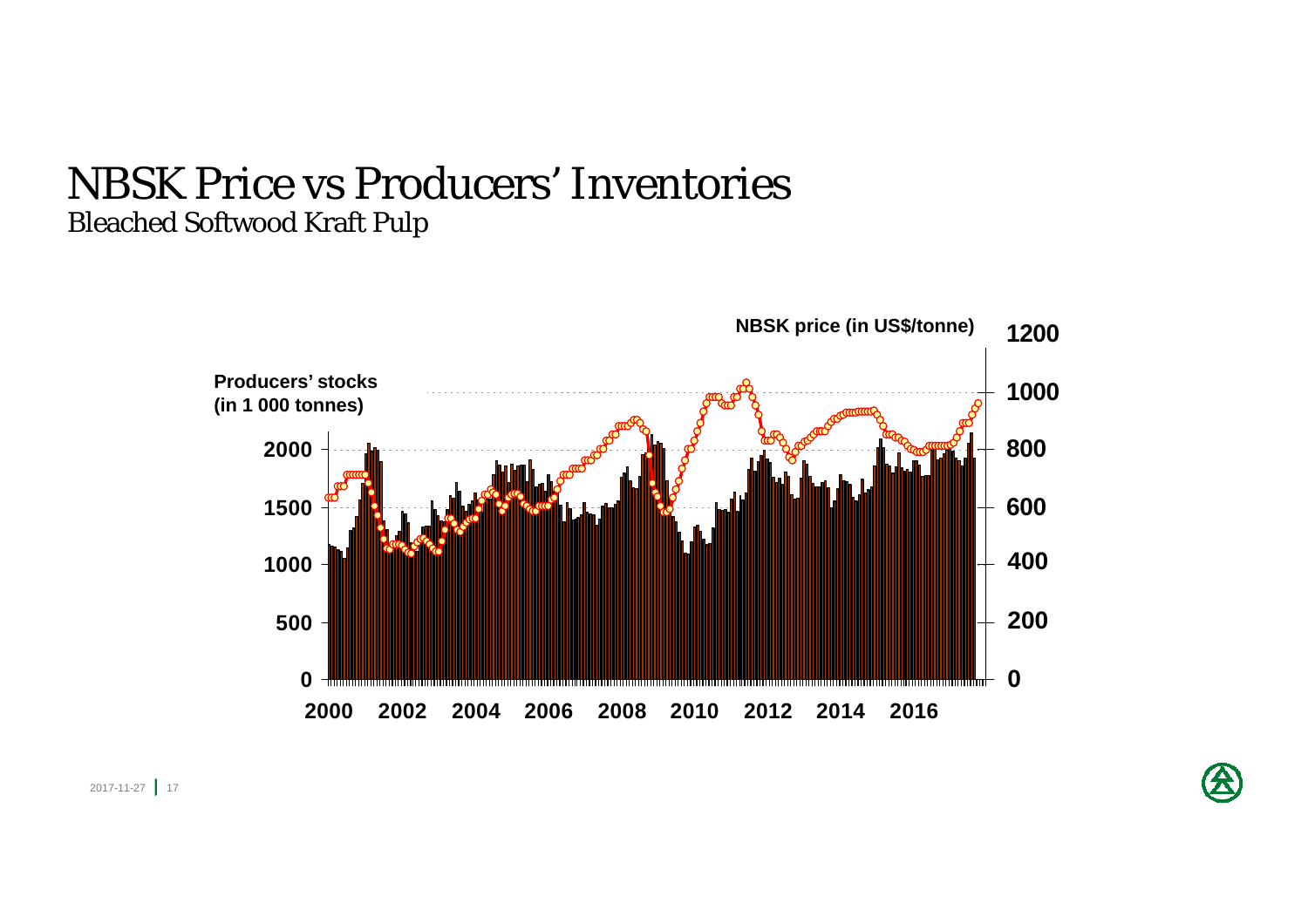### Total Shipments of Market Pulp Bleached Softwood Kraft Pulp



Source: EPIS

Data including October 2017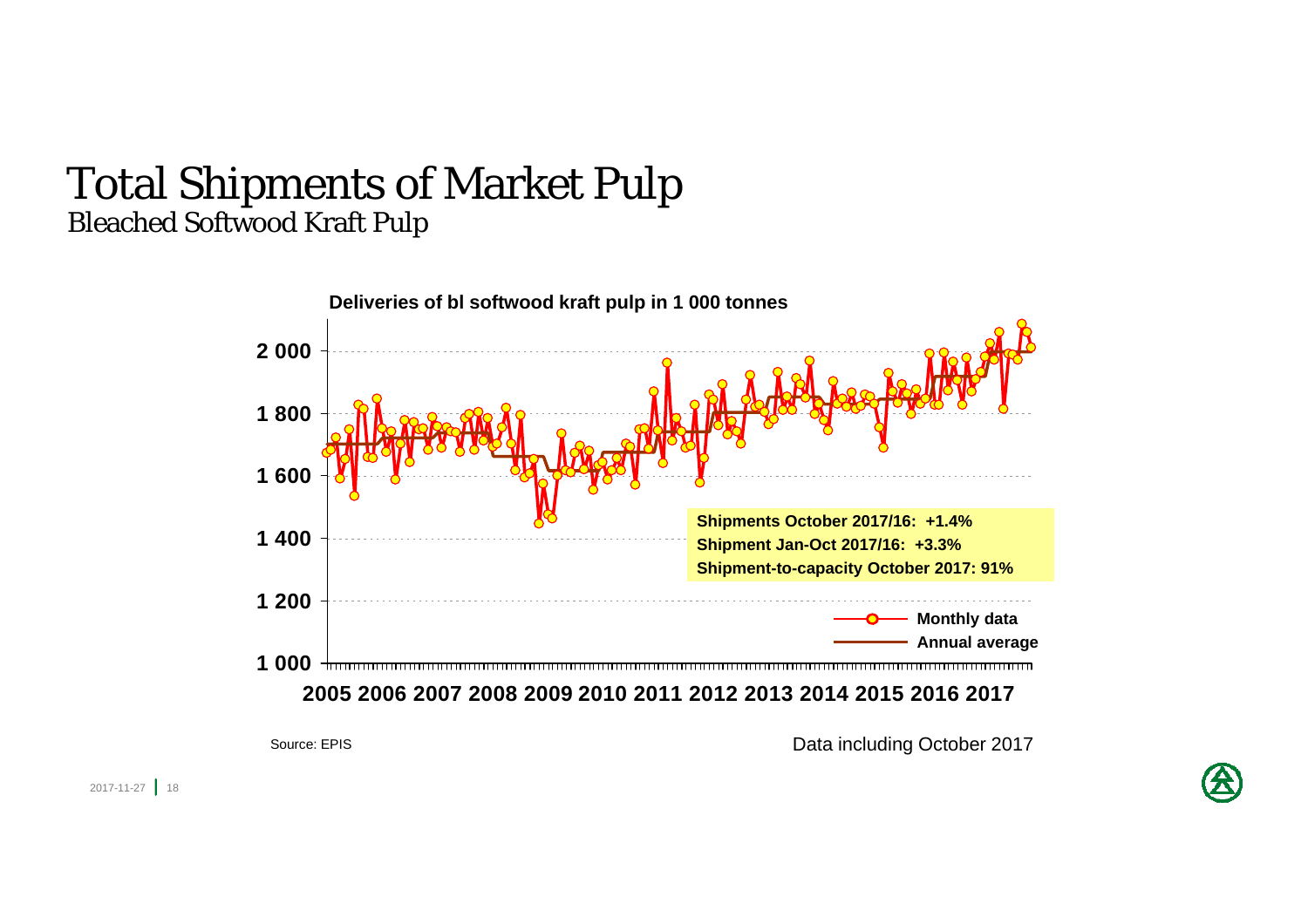## Shipments of Softwood Kraft Pulp to China Bleached Softwood Kraft Pulp

From all suppliers except Russia



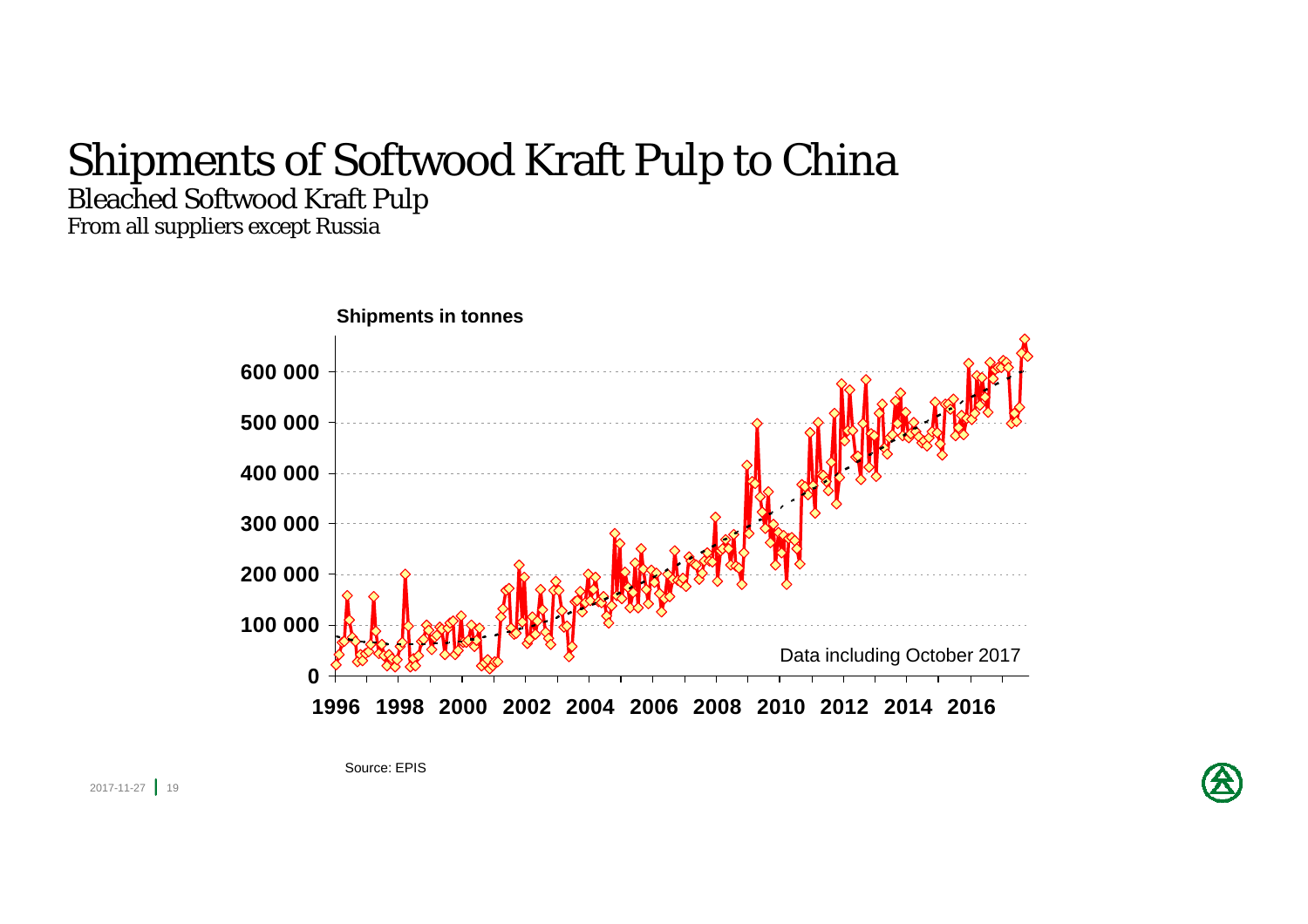### Shipments of Hardwood Kraft Pulp to China Bleached Hardwood Kraft Pulp



Source: EPIS

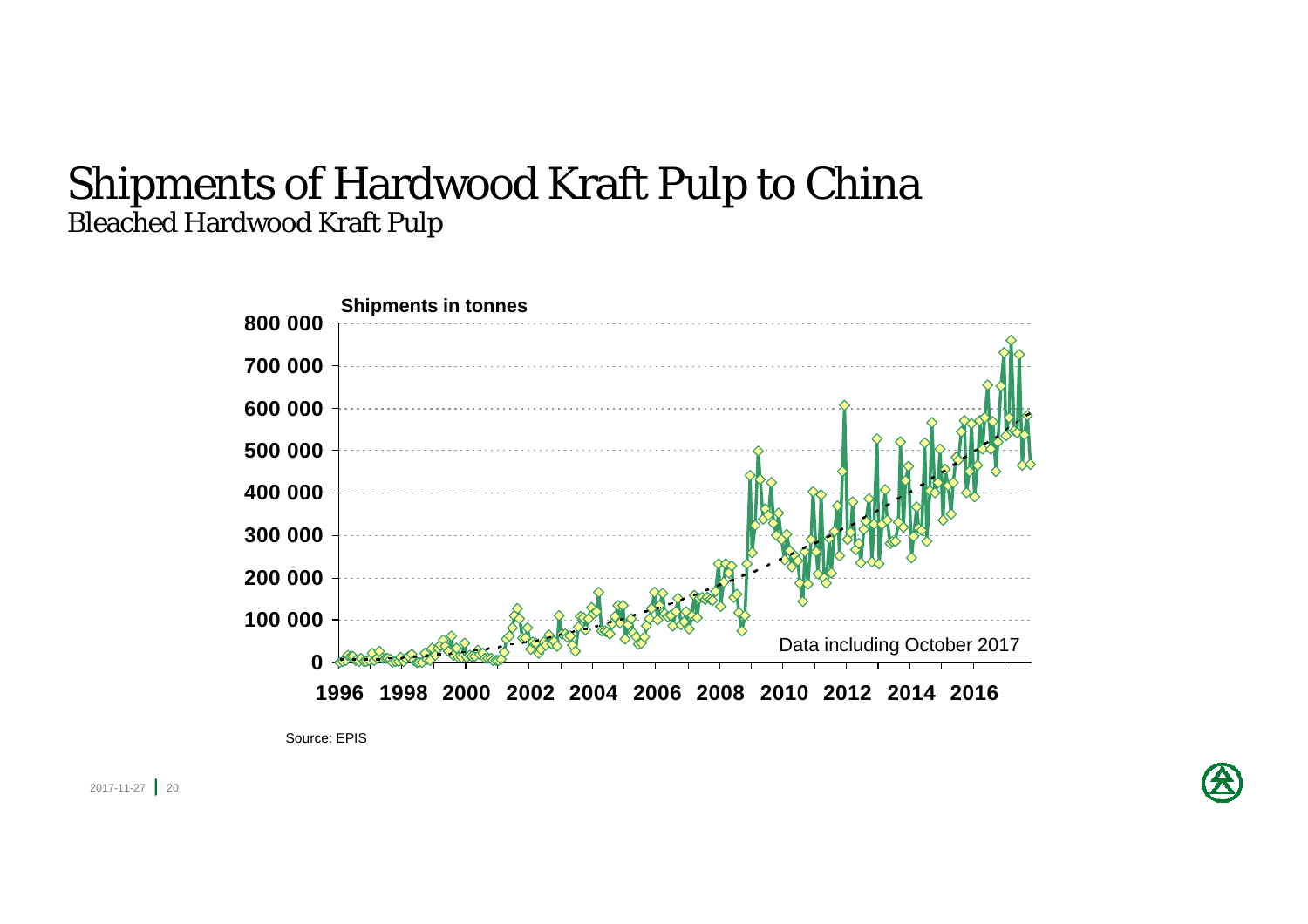### Total Shipments of Market Pulp Bleached Hardwood Kraft Pulp



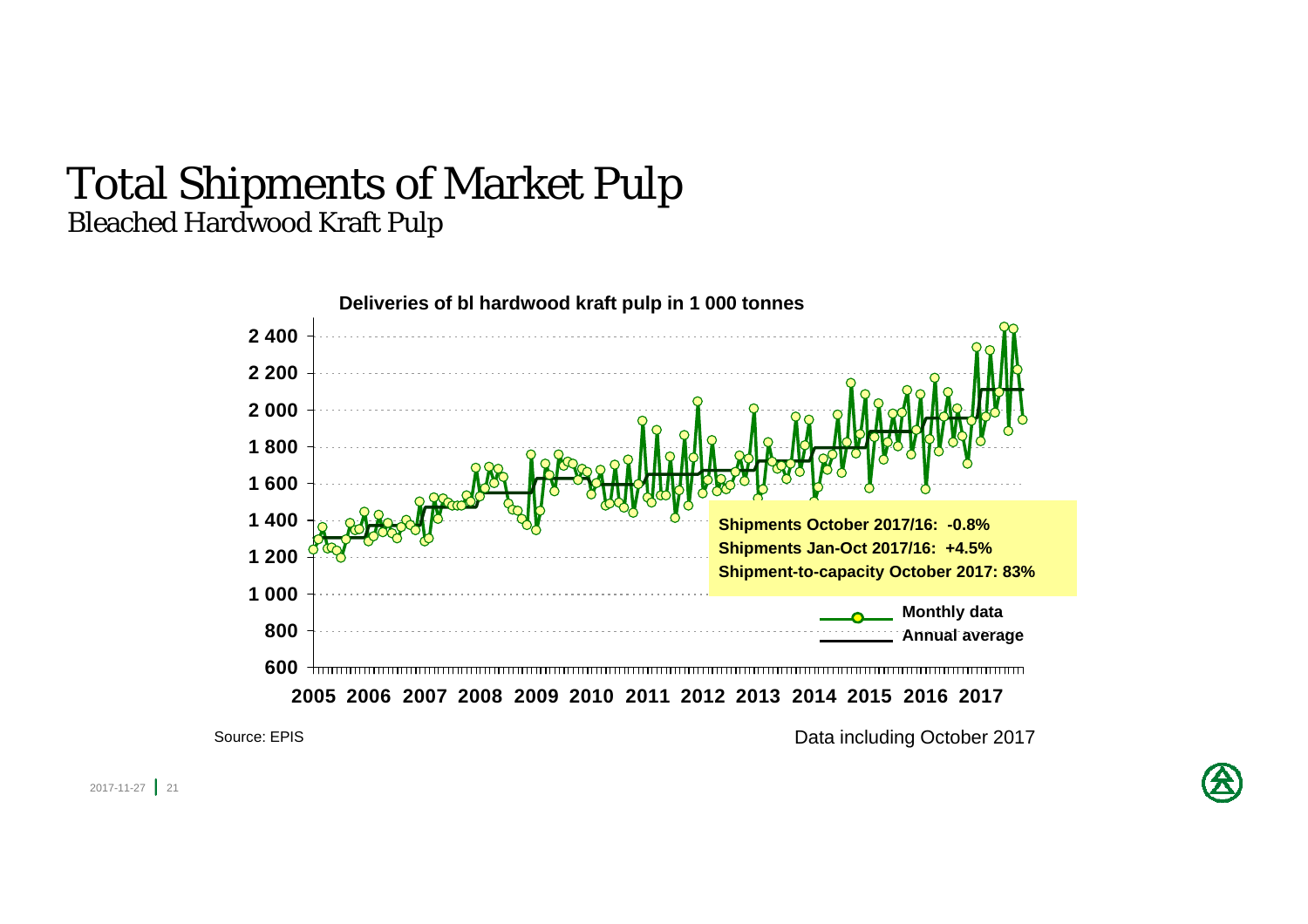# Total Shipments of Market Pulp

Bleached Softwood Kraft Pulp

12 months moving average

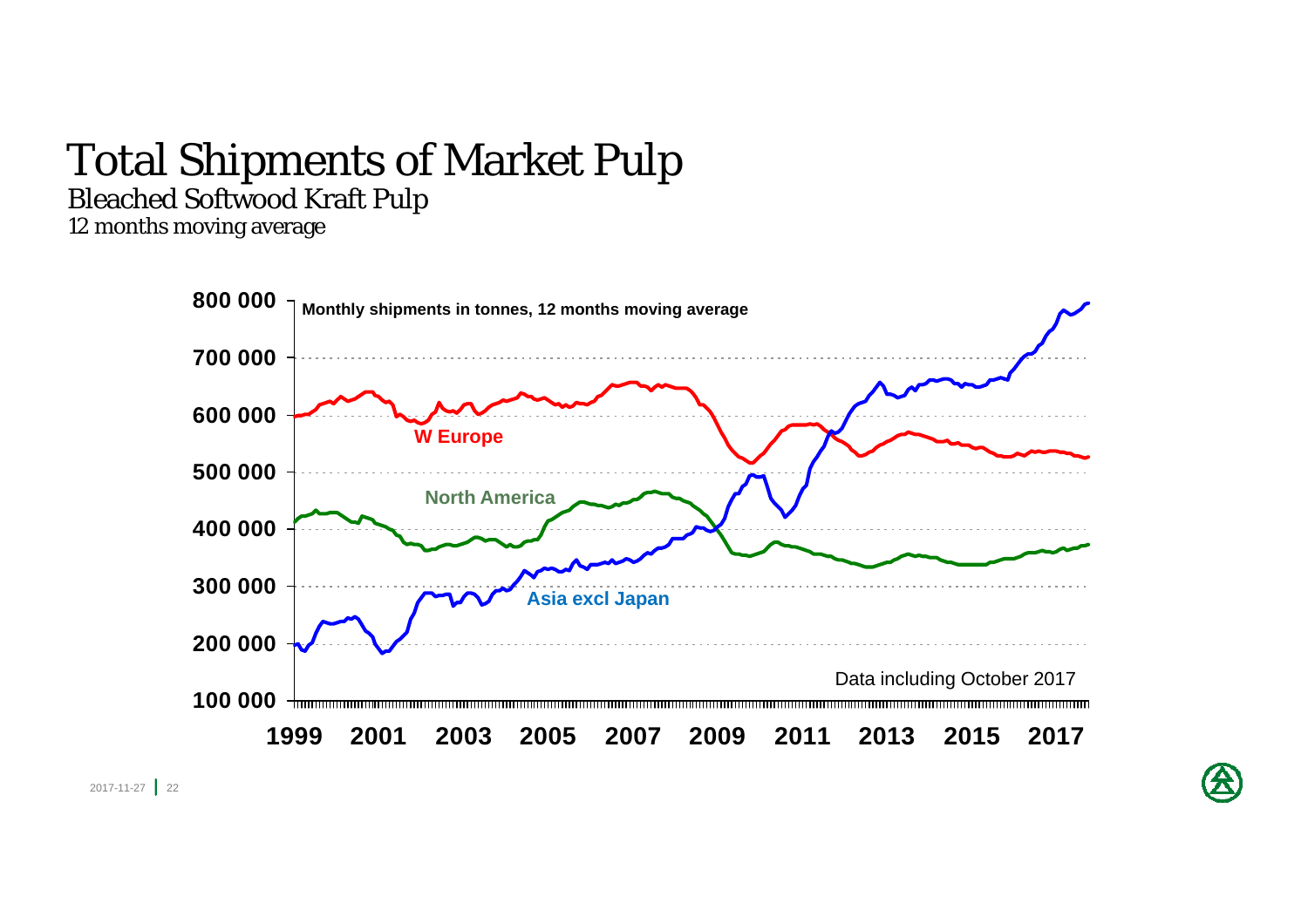# Total Shipments of Market Pulp

Bleached Hardwood Kraft Pulp

12 months moving average